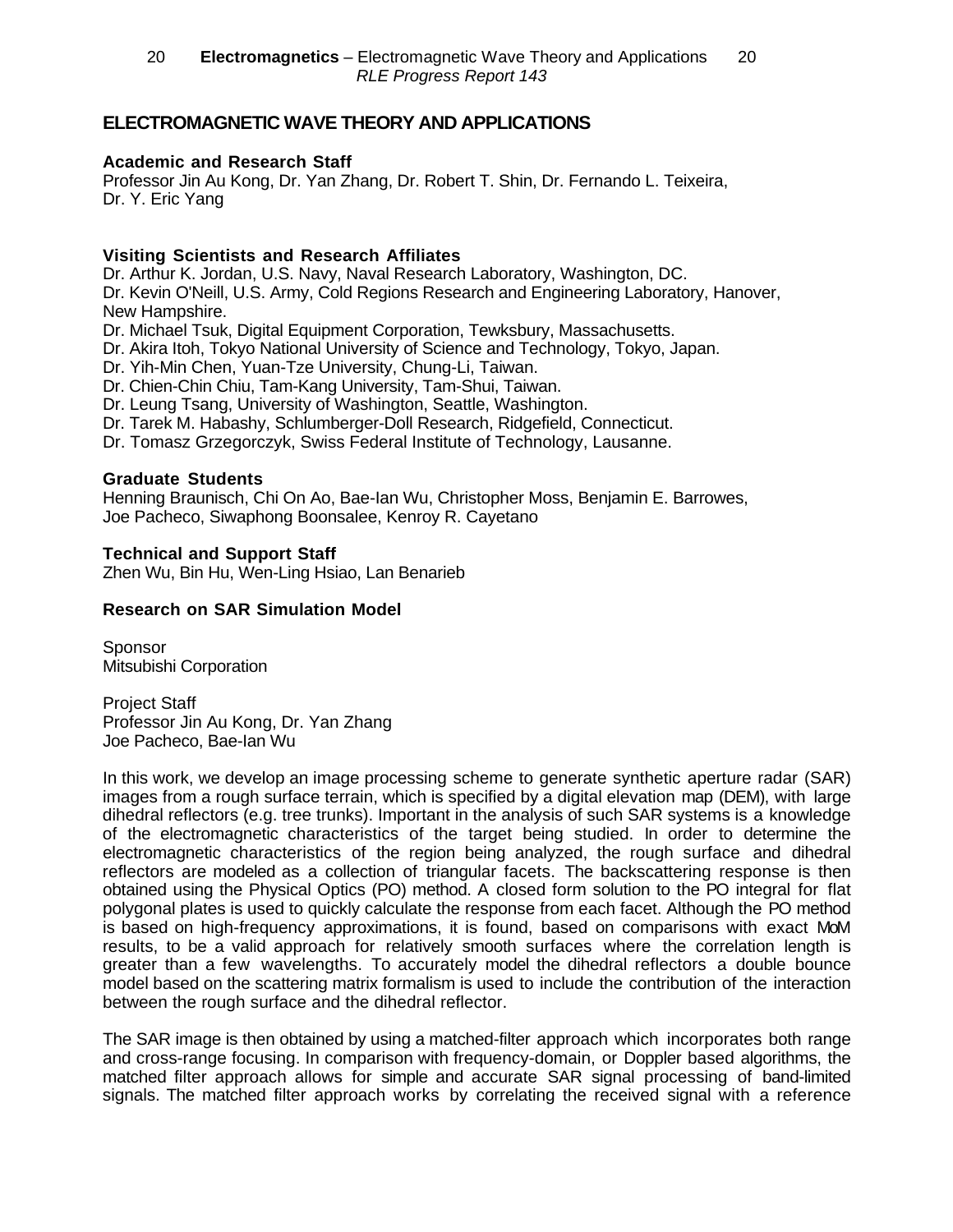signal, which is defined to be the response from a point scatterer at a given position along the ground. Regions of high correlation correspond to the locations of the scatterers with strong backscattering responses. This correlation process can be performed in either the time or spectral domains, the two approaches are equivalent. In this work, the spectral domain representation is used since the scattering coefficients are calculated as a function of frequency.

The model for the received signal that the SAR receives is determined by convolving the scattering response with the incident pulse shape, which is assumed to be a band-limited chirp signal multiplied by a Gaussian footprint function. Previous work included the development of an efficient SAR image simulation scheme for non-dispersive scatterers, which allowed the correlation integral to expressed in a closed form solution yielding a highly efficient algorithm. However, in this work we allow for the presence of dispersive scatterers while maintaining computational efficiency. This is accomplished by evaluating the range focusing aspect of the matched filter correlation integral using a linear interpolation scheme in which the fast varying part of the received signal is accounted for analytically. This in turn allows the cross-range focusing sum to be computed analytically in closed form. The resulting efficient algorithm allows for the modeling of large terrains. Several test cases have been modeled such as rough surfaces with tree structures, and flat surfaces with building and ditch structures.

#### **Wideband Antenna Element**

**Sponsor** Mitsubishi Corporation

Project Staff Professor Jin Au Kong, Dr. Yan Zhang Bae-Ian Wu, Joe Pacheco

Several kinds of antenna elements, including fractal antennas, bow-tie antennas, spiral antennas and log-periodic antennas, are investigated. The theoretical limit on the bandwidth of an electrically small antenna is used as a guideline for comparing the bandwidth performance against the normalized size of the antenna. The properties of ultra-wideband (UWB) performance, with a fractional bandwidth greater than 100% is attributed to the complementary and self-similar structure of the antenna elements.

Smart skin antennas were originally designed by utilizing the surfaces of a moving vehicle, such as an airplane, to establish an advanced antenna system for communication and/or remote sensing. As a result, the smart skin antenna achieves many-fold increases in communication range, reduces the size and weight of the hardware and aerodynamic drag, and simplifies the maintenance of the electronics. Recently, interests have been focused on extending and improving the performance of the smart skin antenna. For instance, to use the same geometrical design to operate on several radio frequencies simultaneously or selectively, and to form scanning beams with low-level sidelobes. As a large bandwidth of the operation frequency is required, an ultra-wideband antenna element is needed. The UWB antennas have the properties of maintaining a good impedance matching and radiation pattern over a wide frequency range. In particular, the impedance matching is often required such that the return loss is less than 10 dB at the input port of the antenna.

For instance, to achieve an UWB response from an antenna element, frequency independence based on the principles of self-similarity and self-complementary can be used. Fractal, bow-tie, spiral and log-periodic can all reach bandwidths in excess of 1:4 provided that the electrical size is reasonably large. With the exception of the log-periodic antenna where the total array size is relatively large, fractal, bow-tie and spiral antennas have a characteristic length approximately equal to the wavelength of the central frequency. The different implementations of these antennas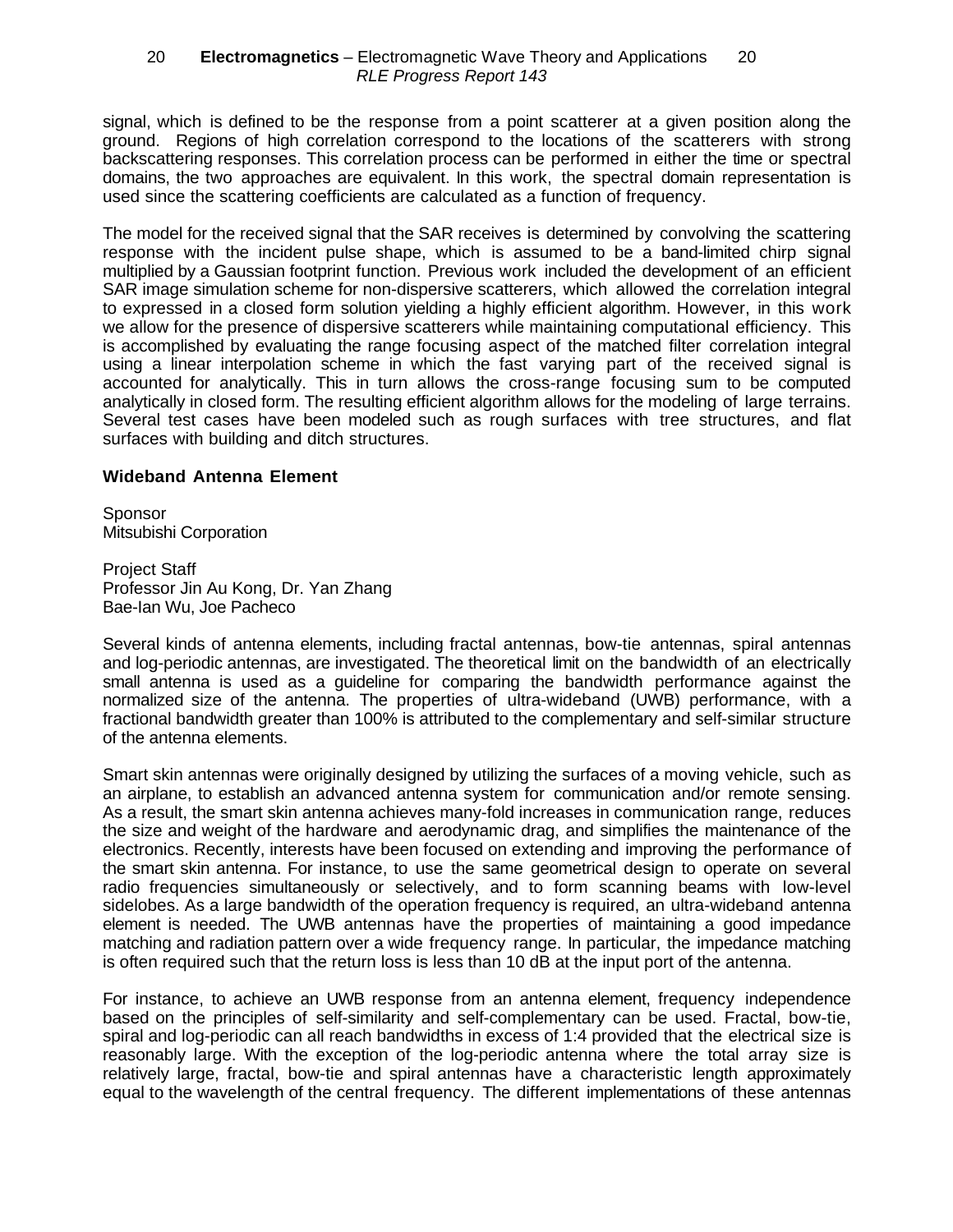are compared by plotting the inverse of the bandwidth versus the normalized size of the antenna. They are found to follow a trend that is parallel to the inverse of the limiting half power bandwidth.

In general, a log-periodic antenna has a good polarization and bandwidth performance; however, it also has a large overall size that compromises its performance. The spiral antenna, despite the fact that it can only have circular polarization, is very compact and has been extensively studied. The advancement in tapering the current in the spiral arms by various means extends the bandwidth attainable by the spiral elements. Like the spiral antenna, the bow-tie antenna also has a compact size, a wide bandwidth, and a simple structure, but it produces linear polarization. The Sierpinski Gasket monopole antenna achieves good bandwidth with tuning and stacking; however, recent implementations are not conformal in the sense that the antenna is perpendicular to the ground plane. Also, while non-fractal wideband antennas may utilize complementary structures to achieve continuous wideband impedance matching, the multiband behavior of the fractal antenna is very distinct and may offer a better return loss for each particular band. The use of transmission line models correctly explain the position of multiband through the adjustment of the attenuation parameters.

#### **Evaluation of SAR Interferometry using Wavelet Denoising**

**Sponsor** Mitsubishi Corporation

Project Staff Professor Jin Au Kong, Dr. Yan Zhang Bae-Ian Wu, Joe Pacheco

Obtaining a digital elevation model (DEM) with the help of synthetic aperture radar (SAR) interferometry requires 2-D phase unwrapping known to be sensitive to noise. In particular, the existence of local inconsistencies of the data, referred to as residues, slows down the convergence of typical unwrapping algorithms and introduces inaccuracies into the height inversion. To reduce the effect of noise, some sort of preprocessing of the interferogram is desired. This suggests applying the computationally efficient Donoho wavelet denoising technique, with the complex interferogram as input, that preserves the lines of phase discontinuity (fringes) yielding filtered images of good visual quality. We evaluate the height retrieval accuracies of this algorithm using simulated SAR data, and real SAR data (Mt. Fuji) from JERS-1.

For a simulated Gaussian mountain, the improvement of the unwrapping accuracies is very distinct, from 3% to 1% rms error. The height inversion of the simulated SAR interferogram based on the Grayling data shows that, with preprocessing, the height inversion is less susceptible to noise corruption. For the Mt. Fuji data, assumption of the system parameters have been made and the error figure on the 512 by 512 interferogram is 118 m of rms height (standard deviation). More accurate system data is needed to aid the inversion for further comparison of different unwrapping schemes used in combination with the preprocessing technique.

On the development of unwrapping algorithms, regular least square method fails to take into account that the rewrapped image of the unwrapped phase differs from the original interferogram, and can be improved by using that difference in the iteration. A preliminary study shows that the convergence rate improves with the new method. Convergence is reached for a preset residue level of  $10<sup>-3</sup>$  in 17 iterations instead of 28 iterations. By taking into account the difference between the rewrapped image of the unwrapped phase differences and the original interferogram, the solution yields a higher DEM which compensates for the underestimation of the least square method.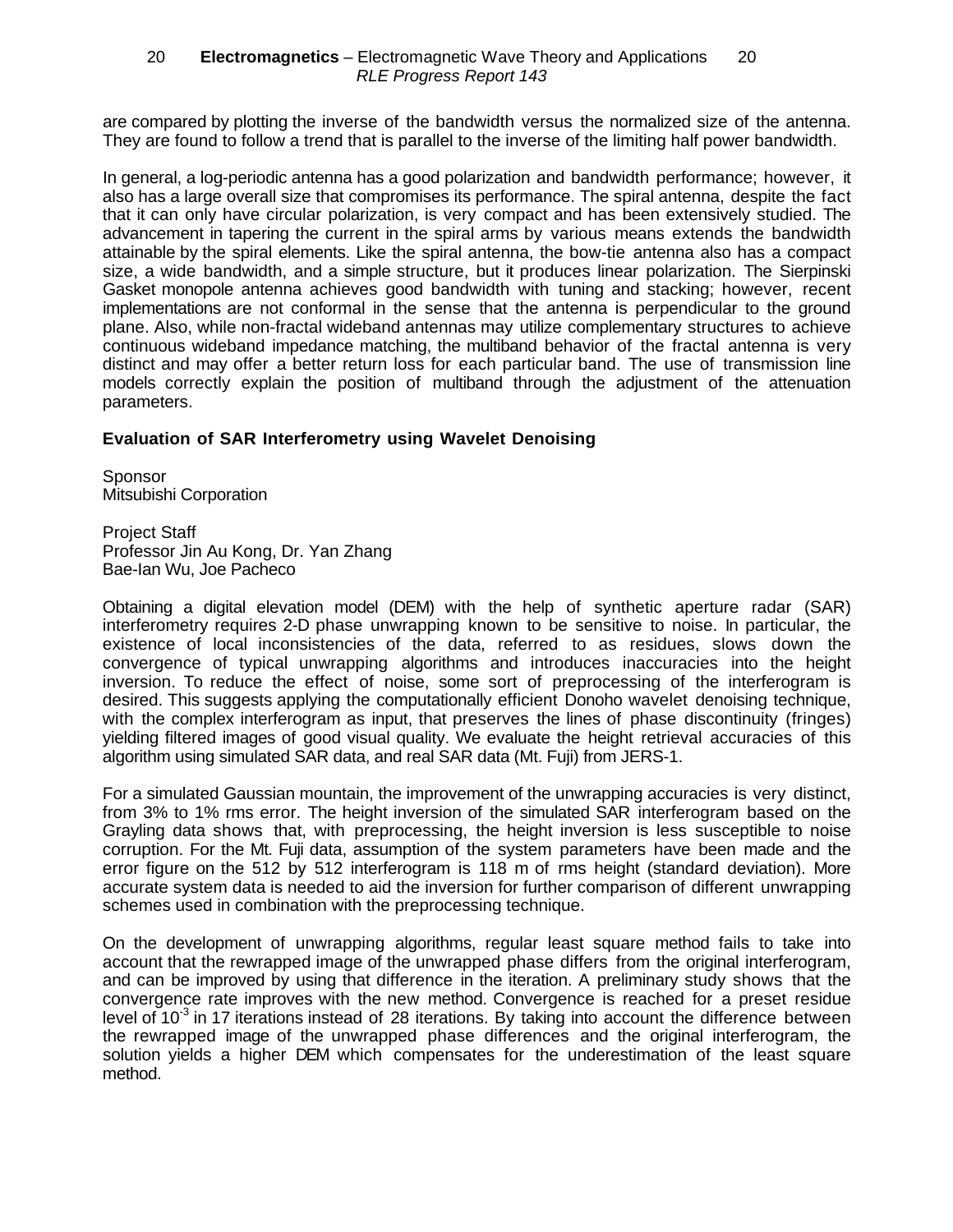#### **Polarimetric Passive Remote Sensing**

**Sponsor** Office of Naval Research

Project Staff Professor Jin Au Kong, Dr. Y. Eric Yang, Dr. Yan Zhang, Dr. Tomasz Grzegorczyk Chi O. Ao, Bae-Ian Wu

Recently there has been significant interest in using polarimetric passive remote sensing measurements from wind-roughened ocean surfaces to deduce wind vector information. However, the presence of foam on the ocean surface complicates such analyses. Even though only a small portion of the sea surface is covered with foam, the foam has a very high emissivity compared with open sea surface and must be accounted for correctly.

We model the foam as a layer of densely packed air bubbles. Each bubble is taken to be spherical with a thin outer layer of sea water. Because the bubbles are packed closely together, coherent multiple scattering effects must be properly included. Thus we use the theory of quasi-crystalline approximation (QCA) to compute the collective scattering response from the foam particles. The QCA allows us to incorporate the correlation property of the particle positions and its effects on multiple scattering. In contrast to the traditional dense medium approach which assumes small particles, we formulate QCA using the T-matrix coefficients that are applicable to particles of general sizes. The extinction coefficient and scattering phase matrix obtained using QCA are then used as inputs to the dense medium radiative transfer (DMRT) equation. The polarimetric brightness temperatures from a foam-covered ocean surface are obtained by solving the DMRT equation with appropriate boundary conditions. Our model provides a rigorous basis to relate bubble characteristics to foam emission that is applicable for any bubble size and concentration.

### **Computational Method in Multiple Scattering by Spheroidal Scatterers**

Sponsor Office of Naval Research

Project Staff Professor Jin Au Kong, Dr. Yan Zhang Benjamin E. Barrowes, Chi O. Ao

The Sparse Matrix/Canonical Grid (SMCG) method is applied to 3-D random media scattering simulations. The random medium consists of randomly positioned and oriented discrete dielectric spheroids contained in a cubic test volume. The SMCG method reduces the complexity for each matrix-vector multiply an iterative solver normally requires from  $O(N^2)$  to  $O(N \log N)$ . Interactions are decomposed into "strong" and "weak" interactions by defining a neighborhood distance (specified in terms of gridpoints). Strong interaction terms are calculated directly with no approximation requiring O(N) complexity for each iteration. Weak interaction terms are approximated by a multivariate Taylor series expansion around the nearest gridpoint to gridpoint distance for any given pair of particles. The multilevel block Toeplitz (MBT) structure inherent in weak interaction matrices allows a 1-D FFT of complexity O(N log N) to replace the dense matrix-vector multiply in the iterative solver. Greater accuracy may be achieved by increasing the neighborhood distance, a higher order expansion, and/or a finer grid at the cost of more interaction terms, more FFTs, and/or longer FFTs, respectively. Results indicate that the SMCG method achieves a substantial reduction in computational complexity compared to the standard full method.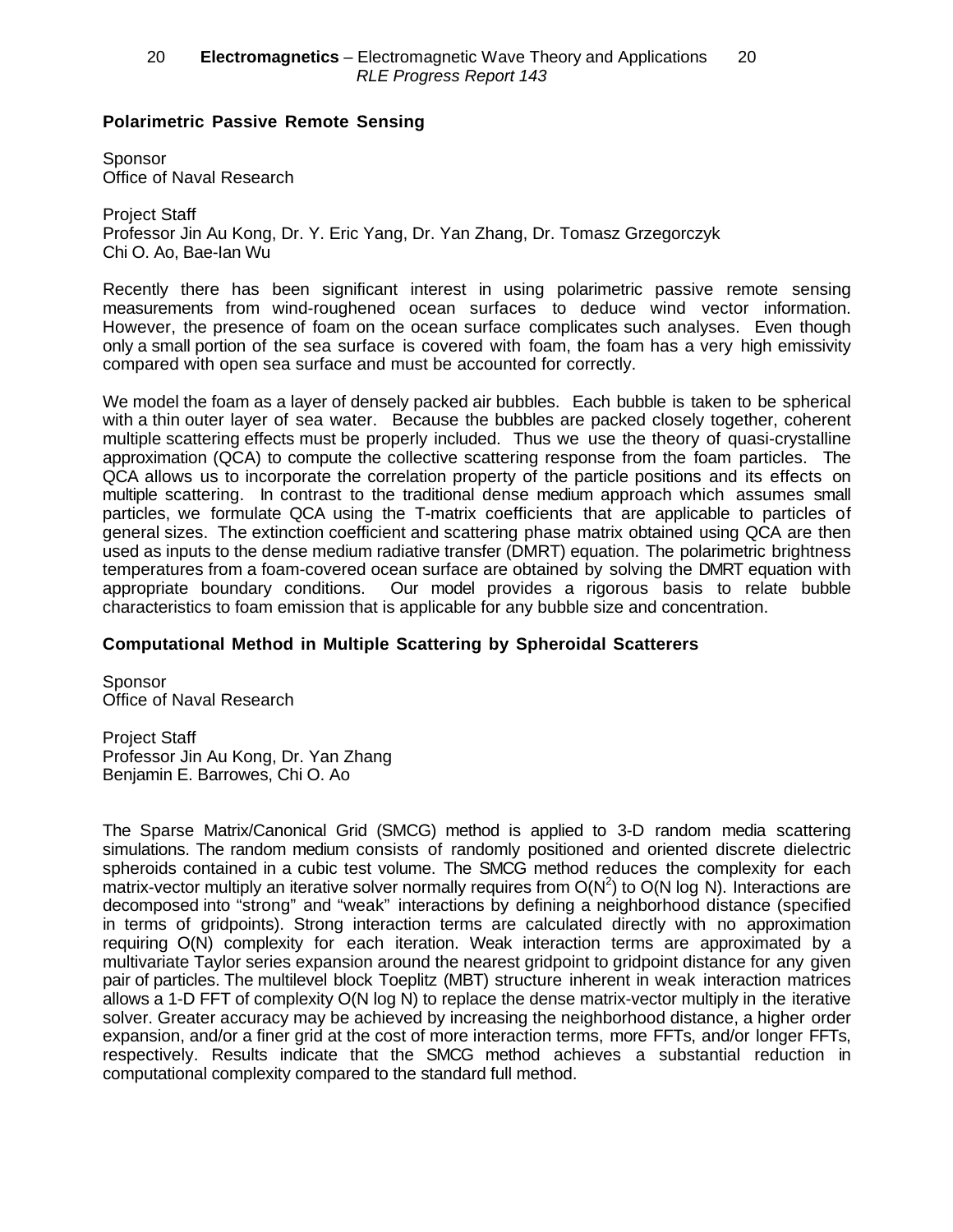A new method to realize matrix-vector multiplies involving Multilevel Block Toeplitz (MBT) matrices occurring in 3-D electromagnetic scattering was developed. This method extracts only the unique terms from the MBT matrix into an auxiliary vector, thus reducing computer memory requirements. The matrix-vector multiply is then realized as a convolution, or equivalently as an outer product in the Fourier domain, requiring only O(N log N) complexity. Implementation into the SMCG method showed a substantial speedup when compared to the full dense method.

#### **Electromagnetic Models and Data Analysis for UXO Discrimination**

**Sponsor** Cold Regions Research and Engineering Laboratory

Project Staff Professor Jin Au Kong, Dr. Leung Tsang Chi O. Ao, Henning Braunisch

Broadband electromagnetic induction (EMI) sensors are promising in the detection and discrimination of subsurface unexploded ordnance (UXO). However, theoretical modeling of EMI responses from nonspherical objects has been lacking. In this work, we obtain the quasimagnetostatic solutions for conducting and permeable spheroids under arbitrary primary field excitation. The problem is solved analytically using the separation of variables method in spheroidal coordinates. In this method, the interior magnetic field is expanded in terms of vector spheroidal wavefunctions. On the other hand, because the medium surrounding the spheroid is poorly conducting, we can expand the exterior magnetic field simply in terms of the magnetostatic (Laplace) solutions. The unknown expansion coefficients are solved by imposing the appropriate boundary conditions at the surface of the spheroid. This formulation is exact; however, the solutions break down at high frequencies due to numerical problems in the computation of the spheroidal wavefunctions. Since a broadband response is desired, we also develop an approximate theory known as the small penetration-depth approximation (SPA). The SPA is based on the observation that at high frequencies, the primary field decays rapidly as it penetrates the spheroid. This allows us to reformulate the system equations in terms of the exterior fields only and circumvents the numerical difficulty associated with the spheroidal wavefunctions.

Even though the SPA is motivated by the high frequency behavior of the interior magnetic field, w e find that the method is in fact capable of yielding accurate results over all frequencies for highly permeable spheroids. This case is of practical significance because many UXO have high permeability material components (e.g., steel). For such objects, SPA gives us a computationally efficient method for calculating their broadband EMI responses, without any limitation in terms of frequency and aspect ratio. The corresponding numerical code is therefore ideally suited as forward model in a systematic inversion for some of the parameters of a given configuration. Even though our investigations focus on spheroids only, it should be noted that prolate and oblate spheroids provide a very general and versatile model for nonspherical geometry that ranges from long needle to sphere to flat disc.

Since multiple UXO as well as substantial amount of debris are likely to be located in the same area, we also calculate the broadband EMI response from multiple objects. Preliminary study shows that mutual interactions are generally negligible. We investigate the effects of orientation averaging as well as multiple sizes on the broadband EMI response. It is found that responses from individual objects could overlap and make target discrimination more difficult.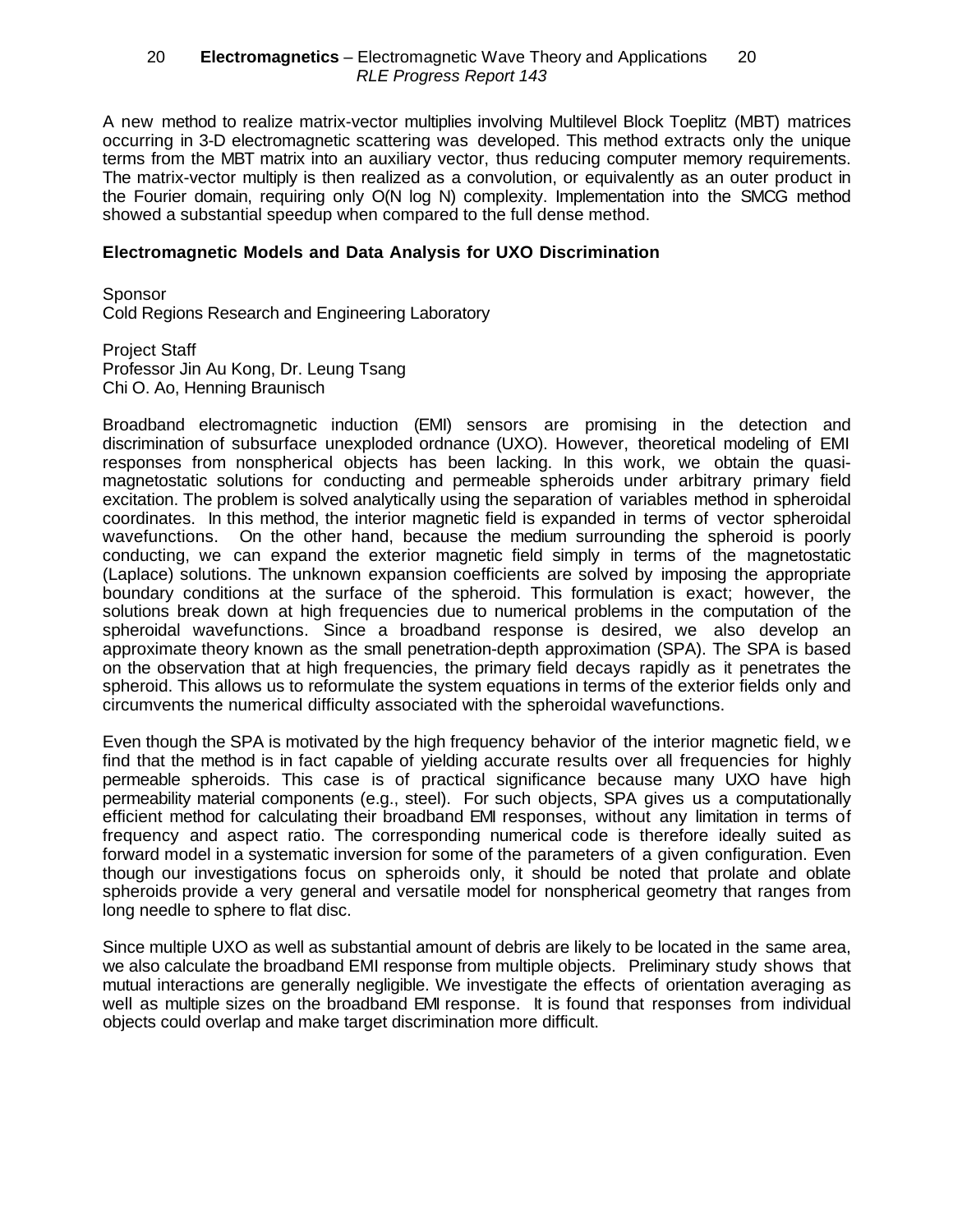### **Finite Difference Techniques for Body of Revolution Radar Cross Section**

**Sponsor** MIT Lincoln Laboratory

Project Staff Professor Jin Au Kong, Dr. Y. Eric Yang, Dr. Robert G. Atkins Joe Pacheco

A number of radar cross section prediction techniques have been developed which exploit body of revolution (BOR) symmetry, reducing computational requirements and enabling calculations for electrically larger objects. These approaches include both frequency domain Method of Moments (MoM) BOR algorithms, and more recently, Finite-Difference Time-Domain (FDTD) BOR implementations. In cases where the signature is desired over an extended bandwidth, FDTD BOR techniques have the advantage of calculating the entire frequency extent simultaneously. However, the FDTD simulation still must be repeated for each incident angle of interest, and as the target size becomes large, and wideband signatures become necessary at many incident directions, additional reductions in computation are desirable. The purpose of this work is to examine three finite-difference approaches to determine their accuracy and potential for further relaxing computational requirements for particular body of revolution geometries.

The first approach reduces the overall computational burden by lowering the number of angles at which calculations must be performed. A single FDTD BOR simulation is used to calculate the monostatic signature for one incident angle, as well as bistatic signatures for adjacent observation directions. The bistatic equivalence theorem is then used to approximate monostatic signatures for other angles near the incident direction of the actual FDTD BOR simulation. In contrast, the second approach reduces computational requirements for BOR objects of large electrical radius, using a hybrid FDTD and Geometrical Optics formulation. Individual scattering centers such as surface gaps, protrusions, or slope discontinuities are identified, and integral expressions derived for the scattering of each. These expressions are evaluated by the method of stationary phase, in which the contribution is assumed to arise from a stationary phase point in the plane of incidence. A twodimensional scattering problem is created by a local tangent plane approximation through the stationary phase point, and this is solved via a two-dimensional FDTD approach. Finally, the third approach reduces computer memory requirements by simplifying the finite difference equations used in the solution. Explicit phase dependence is introduced for propagation of the incident wave over the BOR object, producing a parabolic wave equation (PWE). As with the BOR FDTD approach, symmetry is exploited to decouple the three-dimensional PWE problem into a sequence of two-dimensional problems, which are solved by an efficient marching in space approach. For each of these results are compared with standard FDTD and MoM BOR approaches, high frequency physical theory of diffraction approximations, and measurements or Analytical results where available. From these comparisons, the accuracy and computational requirement tradeoffs possible with this collection of finite-difference signature tools are determined.

#### **Inverse Scattering Models for Recognition of Targets in Random Media**

**Sponsor** MIT Lincoln Laboratory

Project Staff Professor Jin Au Kong, Dr. Y. Eric Yang Christopher Moss

A Three-dimensional FDTD simulation is used to compute the scattered field of an object in or beneath a random medium. The FDTD computational domain contains three layers: free-space, and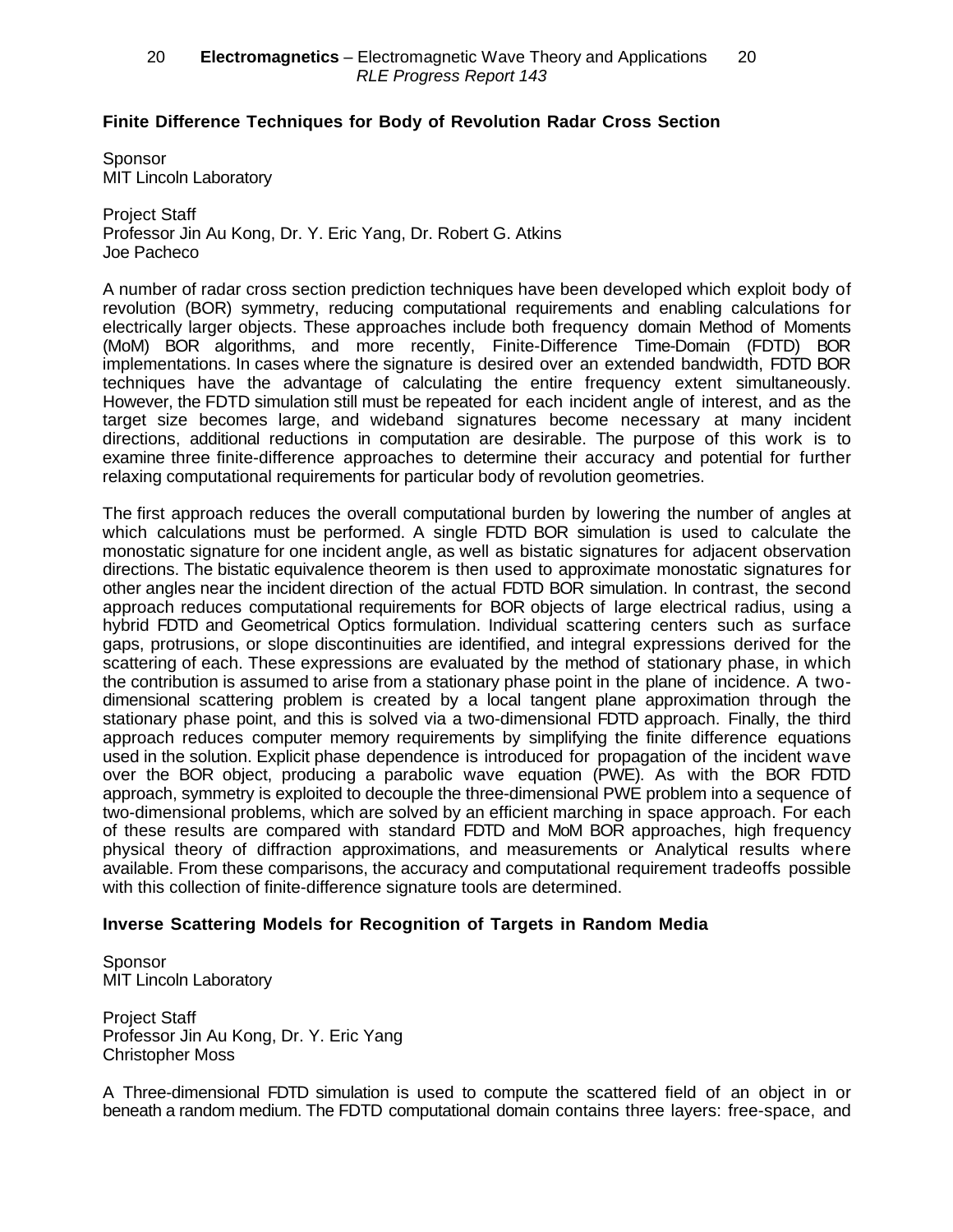two layers of random media that may also contain an object. The random media can be used to describe many types of physical media, such as snow, soil, or vegetation. Here we use them to model soil, with ground penetrating radar applications in mind. The soil is modeled as a random permittivity that fluctuates from cell to cell, described by a correlation function that is Gaussian in the horizontal direction and exponential in the vertical direction. Parameters such as the mean and variance of the soil permittivity are determined by experimental data. Both the homogeneous and the random layers are lossy, so a modified PML with stretched coordinates is used to terminate the computational domain. The simulation assumes a TE or TM plane wave incidence, and uses a total scattered field formulation for stratified media. The near to far field transformation is performed by enclosing both the object and random media in a Huygens' surface, and integrating the equivalent frequency domain electric and magnetic currents with the layered Green's function. The targets modeled are metal and dielectric cylinders, created with a conformal mapping technique. Our interest lies in cases where the scattered fields of the target are much smaller than the clutter of the random medium. Monte-Carlo analysis is performed using an ensemble of random media whose parameters appropriately model various soil types. Each realization of the random medium is generated in the spectral domain by filtering random numbers (with zero mean and normalized variance) with the Fourier transform of the correlation function. A three dimensional Fast Fourier Transform is then used to generate the spatial fluctuation, which is mapped into the FDTD computational domain. The statistical properties of the scattered field are studied using the numerical simulation technique described above. In addition to Monte-Carlo analysis, frequency averaged radar cross section and the Angular Correlation Function are applied to determine their effectiveness in detecting the object.

### **X-Band Radar Propagation over Mountainous Terrain**

Sponsor MIT Lincoln Laboratory

Project Staff Professor Jin Au Kong, Dr. Hsiu Han, Dr. Yan Zhang, Dr. Tomasz Grzegorczyk Christopher Moss

In this project, we are concerned with accurately modeling the effects of terrain on the performance of X-band ground based radar. The type of terrain in question is extremely large, both in distance (typically 50 km) and height variation (up to 500 m), although we limit the scale of the local roughness to no less than a few wavelengths. To fully account for all surface scattering phenomena, we use an integral equation formulation which leads to an exact solution of the electromagnetic problem. Due to this terrain size, the exact formulation requires a prohibitively large number of unknowns, so we incorporate a Fast Multipole Method to make the problem tractable. We also use basis functions that are optimal for given surface profiles, such as wavelets for areas with local roughness and Natural Basis set for smoother portions of the terrain. These fast techniques result in huge reductions of memory requirements and computational cost, although their efficiency decreases as the surface roughness increases. Furthermore, we include a layer of random medium on the terrain to incorporate the effects of foliage (although it could be another geophysical medium, such as snow). The random medium is created using Strong Fluctuation Theory to model the discrete scatterers (leaves) in the foliage, obtaining values for the mean (effective) and variance of the permittivity. Ultimately we will add a target to the simulation, placed up to 50 km from the source, to study the complete radar system performance for given terrain profiles.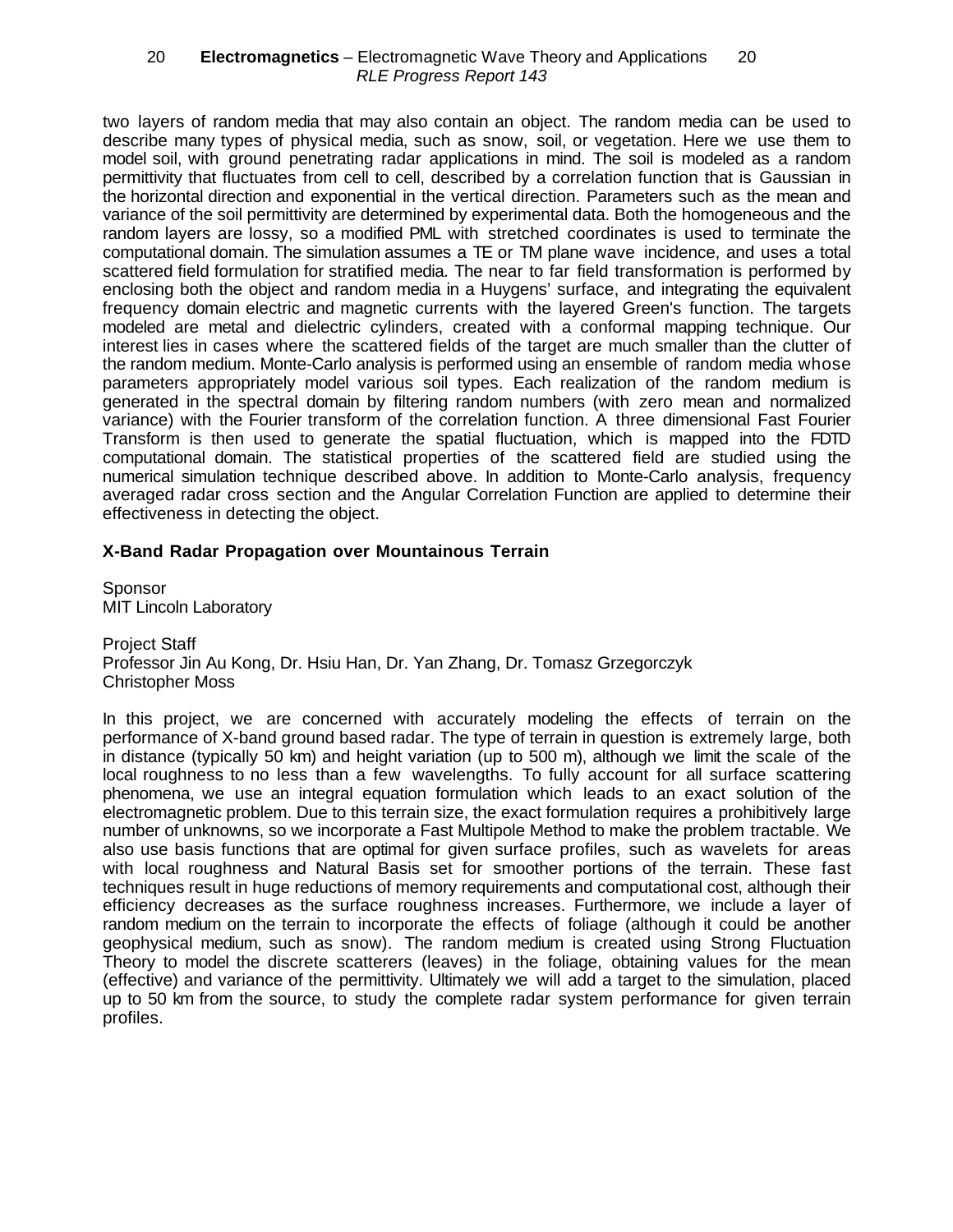## **PUBLICATIONS**

### **Books**

- *Progress in Electromagnetics Research* (J. A. Kong, ed.), PIER 25, EMW Publishing, Cambridge, Massachusetts, 2000.
- *Progress in Electromagnetics Research* (J. A. Kong, ed.), PIER 26, EMW Publishing, Cambridge, Massachusetts, 2000.
- *Progress in Electromagnetics Research* (J. A. Kong, ed.), PIER 27, EMW Publishing, Cambridge, Massachusetts, 2000.
- *Progress in Electromagnetics Research* (J. A. Kong, ed.), PIER 28, EMW Publishing, Cambridge, Massachusetts, 2000.
- *Progress in Electromagnetics Research* (J. A. Kong, ed.), PIER 29, EMW Publishing, Cambridge, Massachusetts, 2000.
- *Scattering of Electromagnetic Waves: Theories and Applications* (L. Tsang, J. A. Kong, and K. H. Ding), Wiley-Interscience, New York, 2000.

### **Journal Papers**

- J. J. Akerson, Y.-C. E. Yang, Y. Hara, B.-I. Wu, and J. A. Kong, "Automatic phase unwrapping algorithm in synthetic aperture (SAR) interferometry" *IEICE Trans.*, vol. E83-C, no. 12, pp. 1896–1904, Dec. 2000.
- B. E. Barrowes, C. O. Ao, F. L. Teixeira, J. A. Kong, and L. Tsang, "Monte Carlo simulation of electromagnetic wave propagation in dense random media with dielectric spheroids", *IEICE Trans.*, vol. E83-C, no. 12, pp. 1797–1802, Dec. 2000.
- H. Braunisch, Y. Zhang, C. O. Ao, S. E. Shih, Y. E. Yang, K. H. Ding, J. A. Kong, and L. Tsang, "Tapered wave with dominant polarization state for all angles of incidence," *IEEE Trans. Antennas Propagat*., vol. 48, no. 7, pp. 1086–1096, July 2000.
- L. W. Li, D. You, M. S. Leong, T. S. Yeo, and J. A. Kong, "Electromagnetic scattering by multilayered chiral-media structures: a scattering-to-radiation transform," *J. Electromagn. Waves Appl.,* vol. 14, pp. 401–403, 2000.
- L. W. Li, S. N. Lim, M. S. Leong, and J. A. Kong, "Vector wave function expansion for dyadic Green's functions for cylindrical chirowaveguides: an alternative representation," *J. Electromagn. Waves Appl.*, vol. 14, pp. 673–692, 2000.
- J. A. Oswald, B.-I. Wu, K. A. McIntosh, L. J. Mahoney, and S. Verghese, "Dual-band infrared metallodielectric photonic crystal filters," *Appl. Phys. Lett*., vol. 77, no. 14, pp. 2098–2100, Oct. 2000.
- B.-I. Wu, Y.-C. E. Yang, J. A. Kong, J. A. Oswald, K. A. McIntosh, L. Mahoney, and S. Verghese, "Analysis of photonic crystal filters by the finite-difference time-domain technique," *Microwave Opt. Technol. Lett*., vol. 27, no. 2, pp. 81–87, Oct. 2000.

### **Symposium Papers**

- C. O. Ao, P. Orondo, Y. Zhang, and J. A. Kong, "Dense medium model of polarimetric thermal emission from sea foam," in *Proc. Progress in Electromagnetics Research Symp. (PIERS)*, Cambridge, July 5–14, 2000, p. 989.
- C. O. Ao, H. Braunisch, K. O'Neill, and J. A. Kong, "Quasi-magnetostatic solution for a conducting and permeable spheroid," in *Proc. Progress in Electromagnetics Research Symp. (PIERS)*, Cambridge, July 5–14, 2000, p. 452.
- C. O. Ao, H. Braunisch, K. O'Neill, and J. A. Kong, "Quasi-magnetostatic solution for a conducting and permeable spheroid," *in Proc. IEEE Int. Geosci. Remote Sensing Symp. (IGARSS)*, Honolulu, July 24–28, 2000, vol. 4, pp. 1418–1420.
- C. O. Ao, P. Orondo, Y. Zhang, and J. A. Kong, "Electromagnetic model of thermal emission from foam-covered ocean surface using dense medium radiative transfer theory," *Proc. IEEE Int.*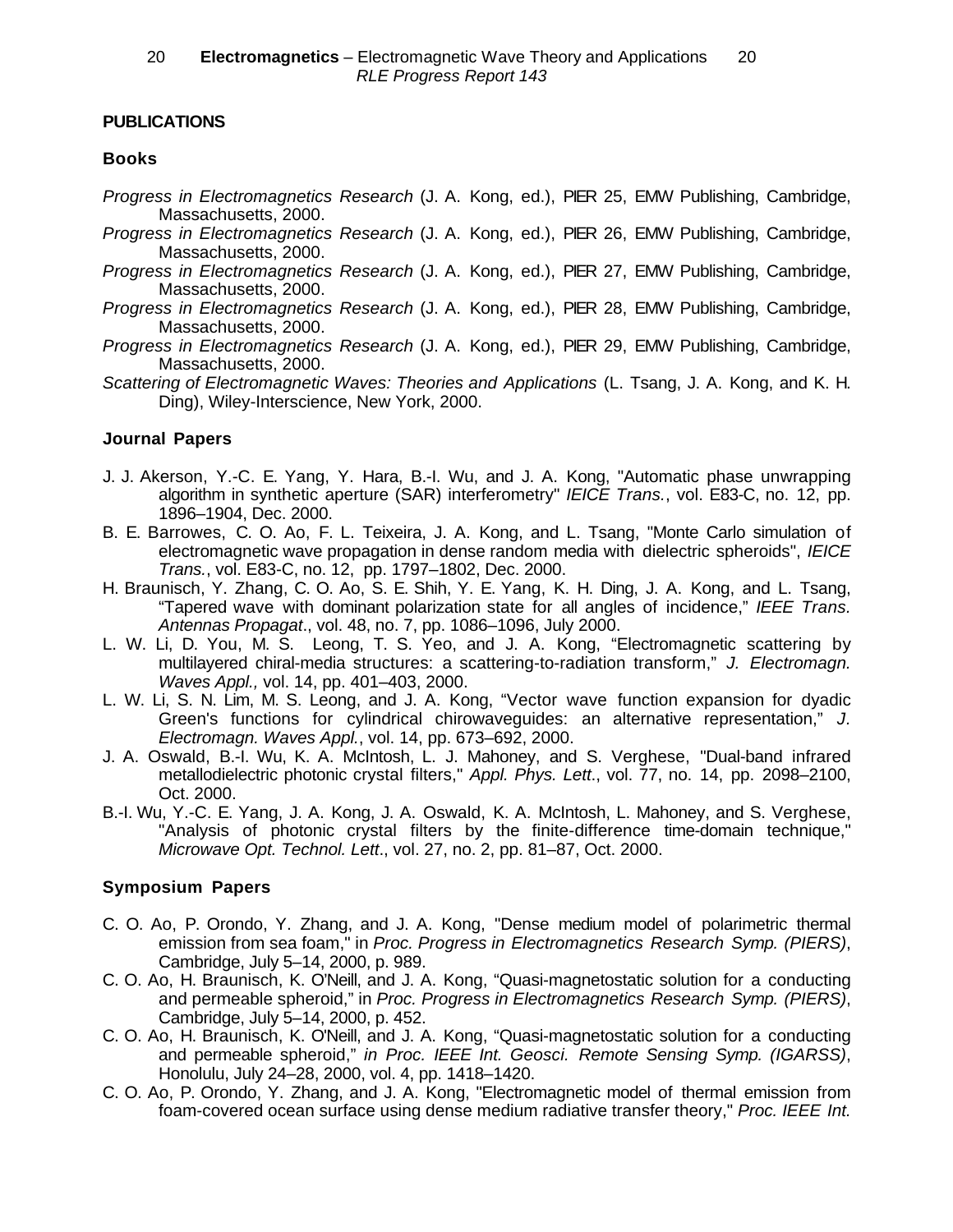#### 20 **— Electromagnetics** – Electromagnetic Wave Theory and Applications — 20 RLE Progress Report 143

*Geosci. Remote Sensing Symp. (IGARSS)*, Honolulu, July 24–28, 2000, vol. 3, pp. 1277–1279.

- C. O. Ao, H. Braunisch, K. O'Neill, J. A. Kong, L. Tsang, and J. T. Johnson, "Broadband electromagnetic induction response from conducting and permeable spheroids," *Proc. SPIE, vol. 4394: Detection and Remediation Technologies for Mines and Minelike Targets VI*, Orlando, April 16–20, 2001.
- B. E. Barrowes, C. O. Ao, F. L. Teixeira, and J. A. Kong, "Electromagnetic characterization of dense distribution of spheroidal particles in random media," in *Proc. Progress in Electromagnetics Research Symp. (PIERS)*, Cambridge, July 5–14, 2000, p. 990.
- B. E. Barrowes, C. O. Ao, F. L. Teixeira, J. A. Kong, "Fast algorithm for matrix-vector multiply of asymmetric multilevel Block-Toeplitz matrices", *IEEE Antennas and Propogation Symposium*, July 2001.
- H. Braunisch, B.-I. Wu, and J. A. Kong, "Quantitative effect of wavelet denoising on phase unwrapping of SAR interferograms," in *Proc. Progress in Electromagnetics Research Symp. (PIERS)*, Cambridge, July 5–14, 2000, p. 718.
- H. Braunisch, Y. Zhang, C. O. Ao, S. E. Shih, Y. E. Yang, K. H. Ding, and J. A. Kong, "A modified tapered wave for the simulation of rough surface scattering," in *Proc. Progress in Electromagnetics Research Symp. (PIERS)*, Cambridge, July 5–14, 2000, p. 835.
- H. Braunisch, B.-I. Wu, and J. A. Kong, "Phase unwrapping of SAR interferograms after wavelet denoising," in *Proc. IEEE Int. Geosci. Remote Sensing Symp. (IGARSS)*, Honolulu, July 24- 28, 2000, vol. 2, pp. 752–754.
- H. Braunisch, C. O. Ao, K. O'Neill, and J. A. Kong, "Magnetoquasistatic response of a distribution of small conducting and permeable objects," in *Proc. IEEE Int. Geosci. Remote Sensing Symp. (IGARSS)*, Honolulu, July 24–28, 2000, vol. 4, pp. 1424–1426.
- J. A. Kong, "Teaching undergraduate electromagnetics," in *Proc. Progress in Electromagnetics Research Symp. (PIERS)*, Cambridge, July 5–14, 2000, p. 430.
- F. Marliani, J. A. Kong, S. Paloscia, and P. Pampaloni, "A coherent scattering model of vegetation to interpret interferometric data," in *Proc. Progress in Electromagnetics Research Symp. (PIERS)*, Cambridge, July 5–14, 2000, p. 269.
- C. D. Moss, Y. E. Yang, and J. A. Kong, "Finite difference time domain analysis of scattering from objects under random media," in *Proc. Progress in Electromagnetics Research Symp. (PIERS)*, Cambridge, July 5–14, 2000, p. 276.
- C. D. Moss, F. L. Teixeira, and J. A. Kong, "Numerical dispersion analysis of the FDTD algorithm in anisotropic media," in *Proc. Progress in Electromagnetics Research Symp. (PIERS)*, Cambridge, July 5–14, 2000, p. 283.
- K. O'Neill, S. Haider, F. Shubitidze, K. Sun, C. O. Ao, H. Braunisch, and J. A. Kong, "Ultra-wideband electromagnetic induction spectroscopy," in *Proc. UXO/Countermine Forum*, New Orleans, Apr. 9–12, 2001.
- J. Pacheco, R. G. Atkins, Y. E. Yang, "Finite difference techniques for body of revolution radar cross section," in *Proc. Progress in Electromagnetics Research Symp. (PIERS)*, Cambridge, July 5–14, 2000, p. 277.
- S. H. Park, C. O. Ao, H. Braunisch, F. L. Teixeira, and J. A. Kong, "Simulation of the electromagnetic wave interaction with large objects above a rough surface via shooting and bouncing ray technique," in *Proc. Progress in Electromagnetics Research Symp. (PIERS)*, Cambridge, July 5–14, 2000, p. 843.
- B.-I. Wu, Y. E. Yang, J. A. Kong, S. Verghese, K. A. McIntosh, and, J. A. Oswald, "Analysis of photonic crystal filters by the finite-difference time-domain technique," in *Proc. Progress in Electromagnetics Research Symp. (PIERS)*, Cambridge, July 5–14, 2000, p. 124.
- B.-I. Wu, Y. Hara, Y. E. Yang, and J. A. Kong, "A weighted least squares phase unwrapping technique using residues for SAR interferometry," in *Proc. Progress in Electromagnetics Research Symp. (PIERS)*, Cambridge, July 5–14, 2000, p. 717.
- B.-I. Wu, Y. Zhang, and J. A. Kong, "Time-domain computer simulation of synthetic aperture radar (SAR) image for rough surface," in *Proc. Progress in Electromagnetics Research Symp. (PIERS)*, Cambridge, July 5–14, 2000, p. 719.